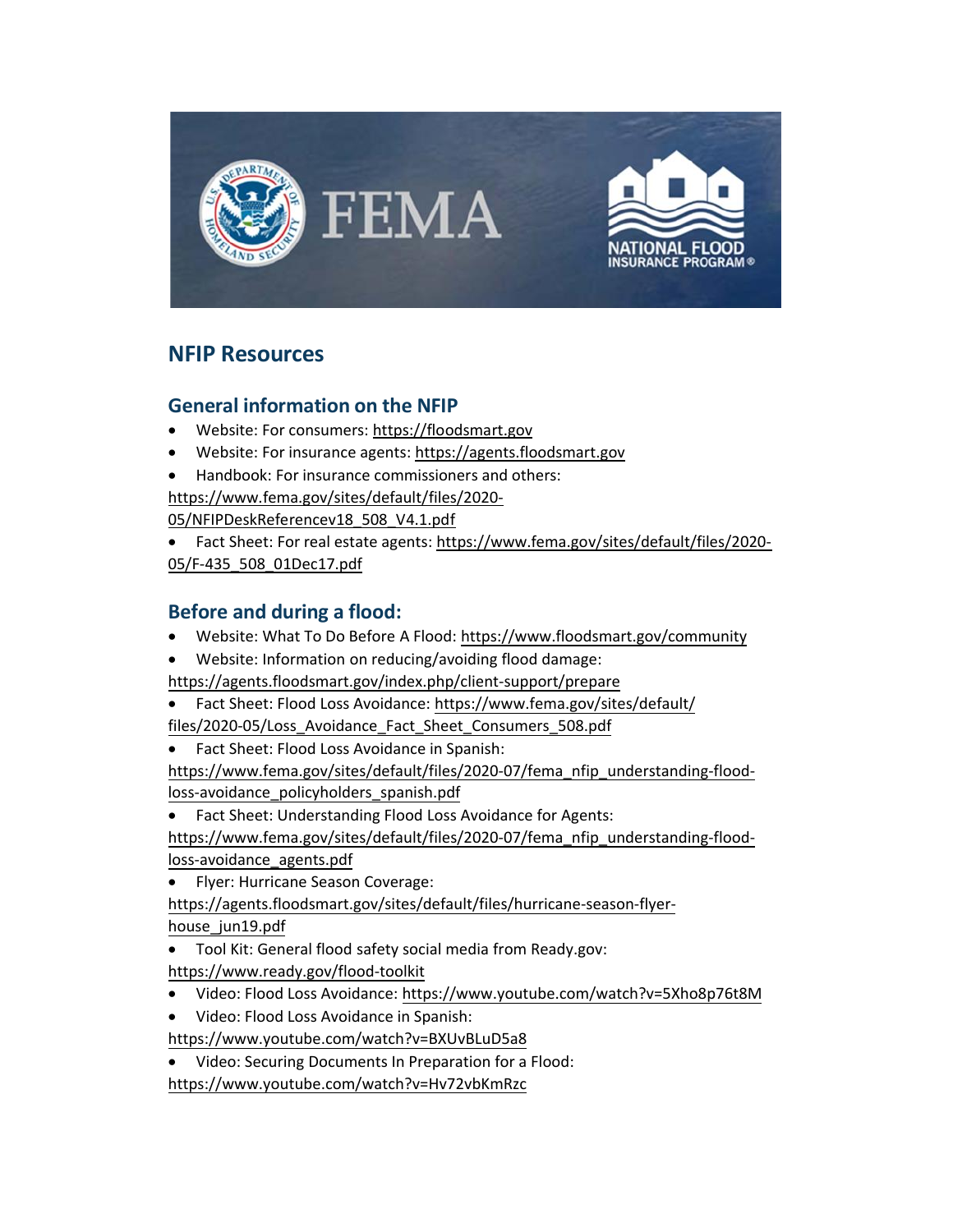• Video: Securing Documents In Preparation for a Flood in Spanish:

<https://www.youtube.com/watch?v=BE-wOm6GkN8>

• Library: NFIP Marketing Resource Library with hundreds of assets including social media posts, videos, fact sheets, templated letters to potential customers and other products for you to communicate the value of flood insurance: <https://agents.floodsmart.gov/marketing/resource-library>

#### **Filing your claim:**

• Website: How To Start Filing Your Claim:

<https://www.floodsmart.gov/index.php/start>

• Fact Sheet: How To File Your Flood Insurance Claim:

[https://www.fema.gov/sites/default/files/2020-07/fema\\_nfip\\_how-to-file-flood](https://www.fema.gov/sites/default/files/2020-07/fema_nfip_how-to-file-flood-insurance-claim.pdf)[insurance-claim.pdf](https://www.fema.gov/sites/default/files/2020-07/fema_nfip_how-to-file-flood-insurance-claim.pdf)

• Fact Sheet: How To File Your Flood Insurance Claim in Spanish: [https://www.fema.gov/sites/default/files/2020-07/fema\\_nfip\\_how-to-file-flood](https://www.fema.gov/sites/default/files/2020-07/fema_nfip_how-to-file-flood-insurance-claim_spanish.pdf)[insurance-claim\\_spanish.pdf](https://www.fema.gov/sites/default/files/2020-07/fema_nfip_how-to-file-flood-insurance-claim_spanish.pdf)

• Fact Sheet: Starting Your Recovery: FEMA's Flood Insurance Claims Process: [https://www.fema.gov/sites/default/files/2020-07/fema\\_nfip\\_Starting-Your-](https://www.fema.gov/sites/default/files/2020-07/fema_nfip_Starting-Your-Recovery_2020.pdf)[Recovery\\_2020.pdf](https://www.fema.gov/sites/default/files/2020-07/fema_nfip_Starting-Your-Recovery_2020.pdf)

- Fact Sheet: Starting Your Recovery: FEMA's Flood Insurance Claims Process in Spanish: [https://www.fema.gov/sites/default/files/2020-07/fema\\_nfip\\_Starting-](https://www.fema.gov/sites/default/files/2020-07/fema_nfip_Starting-Your-Recovery-Spanish_2020.pdf)[Your-Recovery-Spanish\\_2020](https://www.fema.gov/sites/default/files/2020-07/fema_nfip_Starting-Your-Recovery-Spanish_2020.pdf).pdf
- Graphic: Who's Knocking At Your Door:

[https://www.fema.gov/sites/default/files/2020-07/fema\\_nfip\\_who-knocking-your](https://www.fema.gov/sites/default/files/2020-07/fema_nfip_who-knocking-your-door.pdf)[door.pdf](https://www.fema.gov/sites/default/files/2020-07/fema_nfip_who-knocking-your-door.pdf)

• Graphic: Who's Knocking At Your Door in Spanish:

[https://www.fema.gov/sites/default/files/2020-07/fema\\_nfip\\_who-knocking-your](https://www.fema.gov/sites/default/files/2020-07/fema_nfip_who-knocking-your-door_spanish.pdf)[door\\_spanish.pdf](https://www.fema.gov/sites/default/files/2020-07/fema_nfip_who-knocking-your-door_spanish.pdf)

• Video: How To Document Damage: <https://www.youtube.com/watch?v=SAAtqAIKY2I>

## **Recovering from a flood:**

• Website: How To Document Damage And Begin Clean-Up:

<https://www.floodsmart.gov/index.php/flood/document-damage>

- Handbook: NFIP Claims Handbook: [https://www.fema.gov/sites/default/](https://www.fema.gov/sites/default/files/2020-05/FINAL_ClaimsHandbook_10252017.pdf) [files/2020-05/FINAL\\_ClaimsHandbook\\_102](https://www.fema.gov/sites/default/files/2020-05/FINAL_ClaimsHandbook_10252017.pdf)52017.pdf
- Fact Sheet: Build Back Safer & Stronger:

[https://www.fema.gov/sites/default/files/2020-](https://www.fema.gov/sites/default/files/2020-05/Build_Back_Safer_and_Strong_Fact_Sheet_07112018.pdf)

05/Build Back Safer and Strong Fact Sheet 07112018.pdf

• Fact Sheet: Salvaging Water-Damaged Family Valuables and Heirlooms: [https://www.fema.gov/sites/default/files/2020-](https://www.fema.gov/sites/default/files/2020-05/SalvagingFamilyValuables_sept2018.pdf)

[05/SalvagingFamilyValuables\\_sept2018.pdf](https://www.fema.gov/sites/default/files/2020-05/SalvagingFamilyValuables_sept2018.pdf)